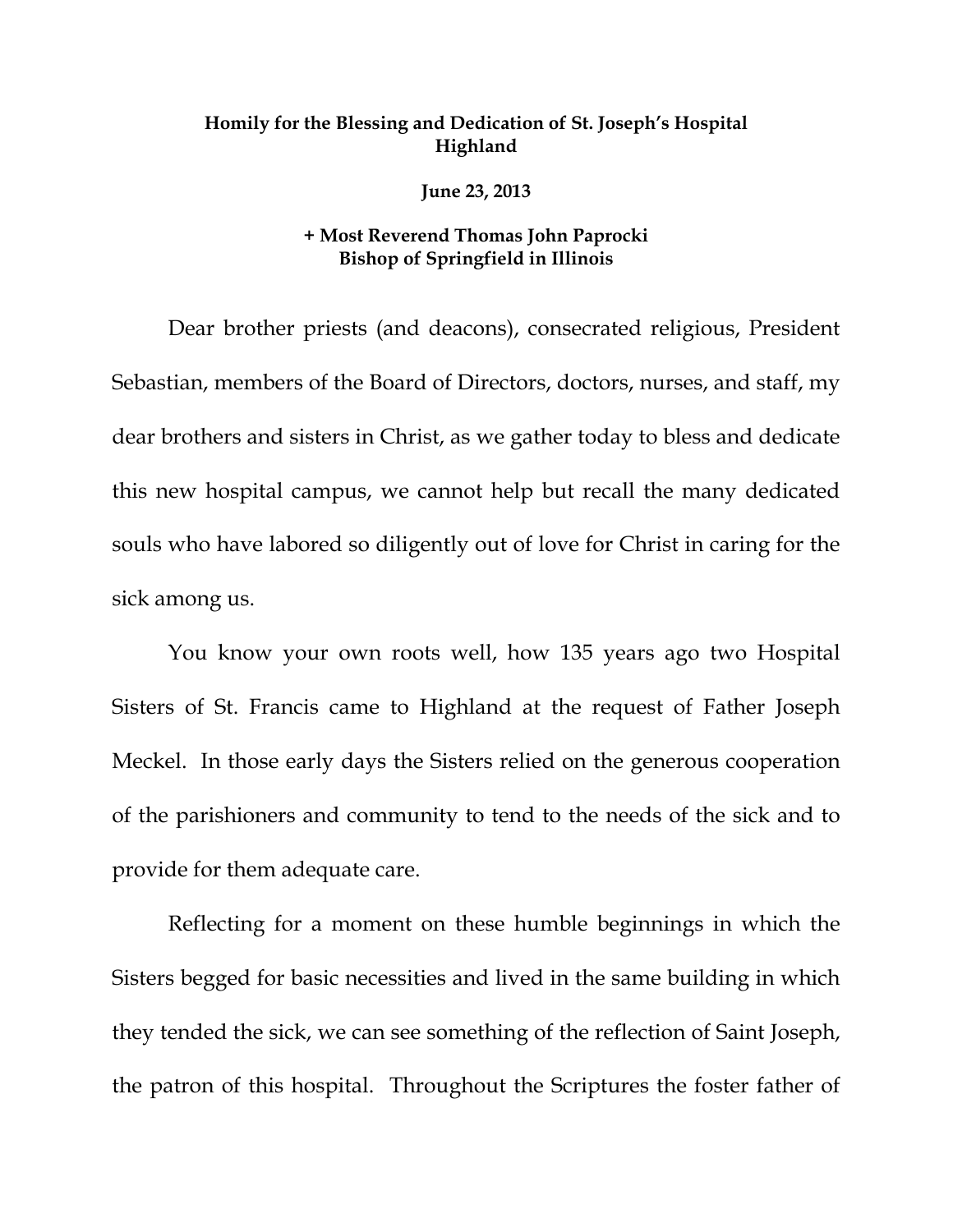Jesus speaks not a word, but there is a sense of his continual presence. With his quiet strength he cared for Mary and her Son and tended their earthly and spiritual needs without seeking attention for himself. Throughout these many years, the Sisters and staff of St. Joseph Hospital have looked to their heavenly patron to continue their dedicated service; may it always remain so! Saint Joseph kept as his first concern his loving work of caring for Jesus; may your first concern always be your loving work of caring for Jesus as he comes to you in those who ill, with those with whom he closely associates himself because they carry his cross.

 Since the first 12-bed hospital was built in 1879, the Hospital Sisters of St. Francis have continued to expand their care of the sick, but without the generous cooperation of the people of Highland and the surrounding communities, such an expansion would not have been possible. This continued cooperation is what allows us to dedicate today this new 25-bed hospital which will enhance the healthcare that can be given to the residents of Madison County.

 For your generous support of the important work of the Sisters, I extend my sincere gratitude. Your goodness will allow the Sisters and those who work so closely with them "to reveal and embody Christ's